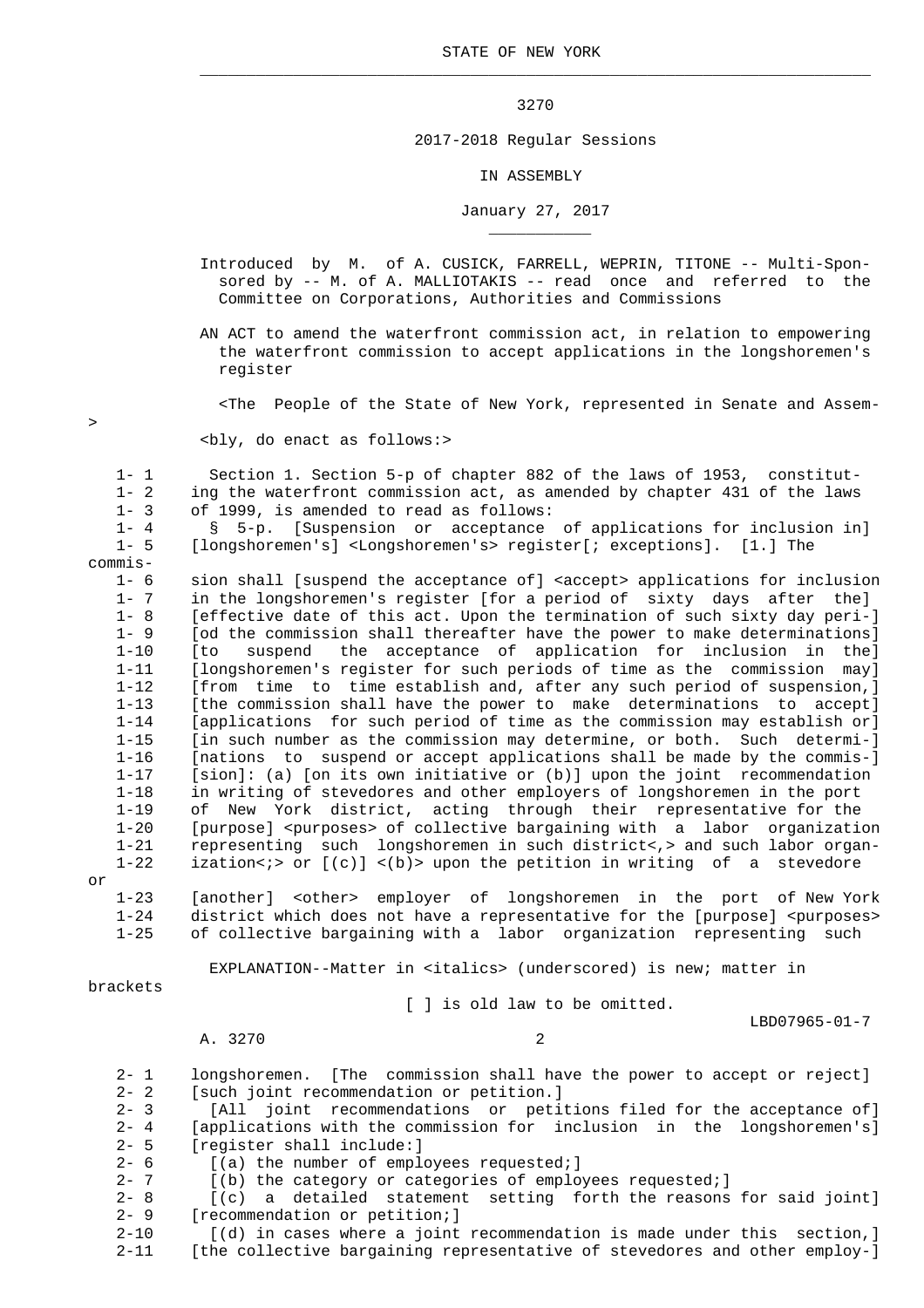2-12 [ers of longshoremen in the port of New York district and the labor] 2-13 [organization representing such longshoremen shall provide the allocation] 2-14 [of the number of persons to be sponsored by each employer of longshore-] 2-15 [men in the port of New York district; and] 2-16 [(e) any other information requested by the commission.] 2-17 [2. In administering the provisions of this section, the commission] 2-18 [shall observe the following standards:] 2-19 [(a) To encourage as far as practicable the regularization of the] 2-20 [employment of longshoremen;] 2-21 [(b) To bring the number of eligible longshoremen into balance with the]<br>2-22 [demand for longshoremen's services within the port of New York district] [demand for longshoremen's services within the port of New York district] 2-23 [without reducing the number of eligible longshoremen below that neces-] 2-24 [sary to meet the requirements of longshoremen in the port of New York]<br>2-25 [district;]  $[distinct;]$  2-26 [(c) To encourage the mobility and full utilization of the existing] 2-27 [work force of longshoremen;] 2-28 [(d) To protect the job security of the existing work force of long-]<br>2-29 [shoremen by considering the wages and employment benefits of prospectivel [shoremen by considering the wages and employment benefits of prospective] 2-30 [registrants;] 2-31 [(e) To eliminate oppressive and evil hiring practices injurious to] 2-32 [waterfront labor and waterborne commerce in the port of New York] 2-33 [district, including, but not limited to, those oppressive and evil] 2-34 [hiring practices that may result from either a surplus or shortage of] 2-35 [waterfront labor;] 2-36 [(f) To consider the effect of technological change and automation and] 2-37 [such other economic data and facts as are relevant to a proper determi-] 2-38 [nation;] 2-39 [(g) To protect the public interest of the port of New York district.] 2-40 [In observing the foregoing standards and before determining to suspend] 2-41 [or accept applications for inclusion in the longshoremen's register,] 2-42 [the commission shall consult with and consider the views of, including] 2-43 [any statistical data or other factual information concerning the size of] 2-44 [the longshoremen's register submitted by, carriers of freight by water,] 2-45 [stevedores, waterfront terminal owners and operators, any labor organ-] 2-46 [ization representing employees registered by the commission, and any] 2-47 [other person whose interests may be affected by the size of the] 2-48 [longshoremen's register.] 2-49 [Any joint recommendation or petition granted hereunder shall be]<br>2-50 [subject to such terms and conditions as the commission may prescribe.] [subject to such terms and conditions as the commission may prescribe.] 2-51 [3. Any determination by the commission pursuant to this section to]<br>2-52 [Suspend or accept applications for inclusion in the longshoremen's] [suspend or accept applications for inclusion in the longshoremen's] 2-53 [register shall be made upon a record, shall not become effective until] 2-54 [five days after notice thereof to the collective bargaining represen-] 2-55 [tative of stevedores and other employers of longshoremen in the port of] 2-56 [New York district and to the labor organization representing such long-] A. 3270<br>3-1 [shoreme 3- 1 [shoremen and/or the petitioning stevedore or other employer of long-]<br>3- 2 [shoremen in the port of New York district and shall be subject to judi-1 [shoremen in the port of New York district and shall be subject to judi-] 3- 3 [cial review for being arbitrary, capricious, and an abuse of discretion] 3- 4 [in a proceeding jointly instituted by such representative and such labor] 3- 5 [organization and/or by the petitioning stevedore or other employer of] 3- 6 [longshoremen in the port of New York district. Such judicial review] 3- 7 [proceeding may be instituted in either state in the manner provided by] 3- 8 [the law of such state for review of the final decision or action of] 3- 9 [administrative agencies of such state, provided, however, that such] 3-10 [proceeding shall be decided directly by the appellate division as the] 3-11 [court of first instance (to which the proceeding shall be transferred by] 3-12 [order of transfer by the supreme court in the state of New York or in] 3-13 [the state of New Jersey by notice of appeal from the commission's] 3-14 [determination) and provided further that notwithstanding any other] 3-15 [provision of law in either state no court shall have power to stay the] 3-16 [commission's determination prior to final judicial decision for more] 3-17 [than fifteen days. In the event that the court enters a final order] 3-18 [setting aside the determination by the commission to accept applications] 3-19 [for inclusion in the longshoremen's register, the registration of any] 3-20 [longshoremen included in the longshoremen's register as a result of such] 3-21 [determination by the commission shall be cancelled.] 3-22 [This section shall apply, notwithstanding any other provision of this] 3-23 [act, provided however, such section shall not in any way limit or]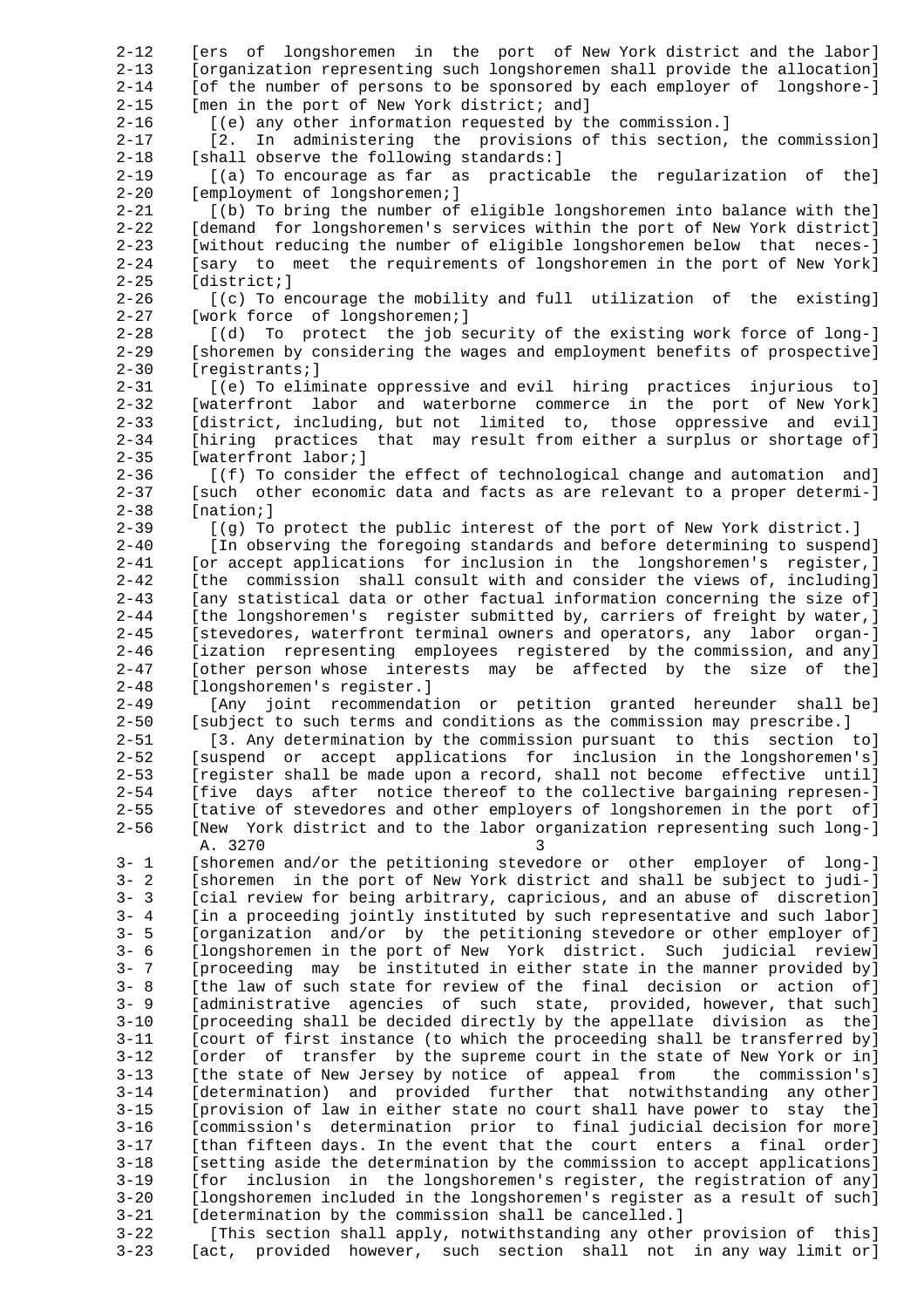3-24 [restrict the provisions of section five of article nine of this act] 3-25 [empowering the commission to register longshoremen on a temporary basis] 3-26 [to meet special or emergency needs or the provisions of section four of] 3-27 [article nine of this act relating to the immediate reinstatement of] 3-28 [persons removed from the longshoremen's register pursuant to article] 3-29 [nine of this act. Nothing in this section shall be construed to modify,] 3-30 [limit or restrict in any way any of the rights protected by article] 3-31 [fifteen of this act.] 3-32 [4. Upon the granting of any joint recommendation or petition under] 3-33 [this section for the acceptance of applications for inclusion in the] [longshoremen's register, the commission shall accept applications upon] 3-35 [written sponsorship from the prospective employer of longshoremen. The] 3-36 [sponsoring employer shall furnish the commission with the name, address] 3-37 [and such other identifying or category information as the commission may] 3-38 [prescribe for any person so sponsored. The sponsoring employer shall]<br>3-39 [Certify that the selection of the persons so sponsored was made in al 3-39 [certify that the selection of the persons so sponsored was made in a]<br>3-40 [fair and non-discriminatory basis in accordance with the requirements of] 3-40 [fair and non-discriminatory basis in accordance with the requirements of] 3-41 [the laws of the United States and the states of New York and New Jersey] [dealing with equal employment opportunities.] 3-43 [Notwithstanding any of the foregoing, where the commission determines] 3-44 [to accept applications for inclusion in the longshoremen's register on] 3-45 [its own initiative, such acceptance shall be accomplished in such manner] 3-46 [deemed appropriate by the commission.] 3-47 [5. Notwithstanding any other provision of this act, the commission may] 3-48 [include in the longshoremen's register under such terms and conditions] 3-49 [as the commission may prescribe:] 3-50 [(a) a person issued registration on a temporary basis to meet special] 3-51 [or emergency needs who is still so registered by the commission;] 3-52 [(b) a person defined as a longshoreman in subdivision six of section] 3-53 [five-a of this act who is employed by a stevedore defined in paragraph]  $3-54$   $(6)$  or  $(c)$  of subdivision one of said section five-a and whose employ- 3-55 [ment is not subject to the guaranteed annual income provisions of any] 3-56 [collective bargaining agreement relating to longshoremen;] 4<br>4- 1  $\begin{array}{ccc} 1 & 3270 \\ 1 & 1 \end{array}$  (c) no more than twenty persons is 4- 1 [(c) no more than twenty persons issued registration limited to acting]<br>4- 2 [as scalemen pursuant to the provisions of chapter 953 of the laws of] 4- 2 [as scalemen pursuant to the provisions of chapter 953 of the laws of] 4- 3 [1969 and chapter 64 of the laws of 1982 who are still so registered by] 4- 4 [the commission and who are no longer employed as scalemen on the effec-]<br>4- 5 I tive date of this subdivision; ] 4- 5 [tive date of this subdivision;]<br>4- 6 [(d) a person issued registra 4- 6 [(d) a person issued registration on a temporary basis as a checker to]<br>4- 7 [meet special or emergency needs who applied for such registration prior] 4- 7 [meet special or emergency needs who applied for such registration prior]<br>4- 8 [to January 15, 1986 and who is still so registered by the commission;] 4- 8 [to January 15, 1986 and who is still so registered by the commission;]<br>4- 9 [(e) a person issued registration on a temporary basis as a checker 4- 9 [(e) a person issued registration on a temporary basis as a checker to] [meet special or emergency needs in accordance with a waterfront commis-] 4-11 [sion resolution of September 4, 1996 and who is still so registered by] 4-12 [the commission;] 4-13 [(f) a person issued registration on a temporary basis as a container] 4-14 [equipment operator to meet special or emergency needs in accordance with] 4-15 [a waterfront commission resolution of September 4, 1996 and who is still] 4-16 [so registered by the commission; and] 4-17 [(g) a person issued registration on a temporary basis as a longshore-] 4-18 [man to meet special or emergency needs in accordance with a waterfront] 4-19 [commission resolution of September 4, 1996 and who is still so regis-] 4-20 [tered by the commission.] 4-21 [6. The commission may include in the longshoremen's register, under] 4-22 [such terms and conditions as the commission may prescribe, persons] 4-23 [issued registration on a temporary basis as a longshoreman or a checker] 4-24 [to meet special or emergency needs and who are still so registered by] 4-25 [the commission upon the enactment of this amendment.] 4-26 <Stevedores and other employers of longshoremen in the port of New York> 4-27 <district shall furnish the commission with the names and addresses of> 4-28 <the persons selected for inclusion in the longshoremen register.> 4-29 § 2. If any part or provision of this act or the application thereof 4-30 to any person or circumstances be adjudged invalid by any court of 4-31 competent jurisdiction, such judgment shall be confined in its operation 4-32 to the part, provision or application directly involved in the contro- 4-33 versy in which such judgment shall have been rendered and shall not 4-34 affect or impair the validity of the remainder of this act or the appli- 4-35 cation thereof to other persons or circumstances and the two states